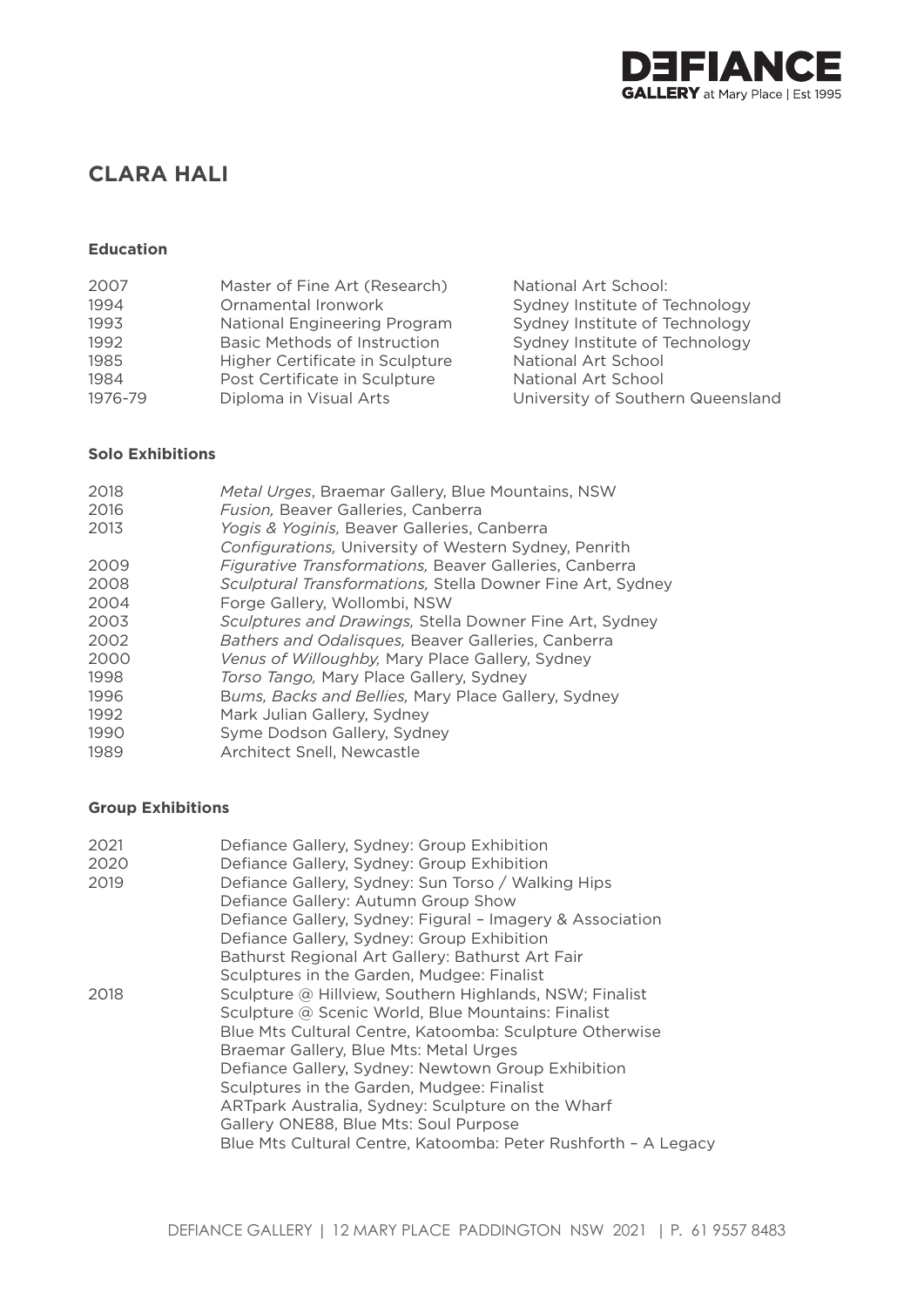| 2017<br>2016 | The Kiosk, Katoomba: Material Form - Bronzes from the Vault<br>University of Western Sydney; Acquisitive Sculpture Award, Finalist<br>Sawmillers Reserve, Sydney: Sculptures at Sawmillers<br>SXS, Perth: Winter Exhibition - Rio Tinto<br>Sculpture by the Sea, Bondi, Sydney                                                                                                                                    |
|--------------|-------------------------------------------------------------------------------------------------------------------------------------------------------------------------------------------------------------------------------------------------------------------------------------------------------------------------------------------------------------------------------------------------------------------|
| 2015         | ARTPark Australia, Sydney: Finger Wharf Exhibition II<br>Defiance Gallery, Sydney: 6x6x6 Inch Miniature Sculpture Show<br>ARTPark Australia, Sydney: Finger Wharf Exhibition<br>SXS, Perth: Winter Exhibition                                                                                                                                                                                                     |
| 2014         | Sawmillers Reserve, Sydney: Sculptures at Sawmillers<br>Incinerator Art Space, Sydney: Inner & Outer Landscapes<br>Coorah Contemporary Art Gallery, Blue Mts: Gesture<br>Sculpture by the Sea, Sydney: A Winter Showcase<br>Sculpture by the Sea, Bondi, Sydney<br>Defiance Gallery, Sydney: Minumental - 19th Miniature show                                                                                     |
| 2013         | Scratch Art Space, Sydney: Tutor's Exhibition<br>SXS Cottesloe; Sculpture Inside<br>Defiance Gallery, Sydney: Maximus Minimus - 18 <sup>th</sup> Miniature show                                                                                                                                                                                                                                                   |
| 2012         | Sculpture by the Sea, Bondi, Sydney<br>SXS Cottesloe; Sculpture Inside<br>Chrissie Cotter Gallery, Sydney; 10 Years Inside Out SAS<br>Defiance Gallery, Sydney: Tiny Titans & Miniliths                                                                                                                                                                                                                           |
| 2011         | Sculpture by the Sea, Bondi, Sydney<br>SXS Cottesloe; Sculpture Inside<br>Defiance Gallery, Sydney: MINIMAJORS<br>Defiance Gallery, Sydney: The Boat Show<br>Orange Regional Art Gallery; Sculpture Inside<br>Benalla Art Gallery, Vic; "Artist Artists"                                                                                                                                                          |
| 2010         | Defiance Gallery, Sydney; Sculpture 2010<br>Defiance Gallery, Sydney; Defiant Little Devils<br>Sculpture by the Sea, Cottesloe, Perth<br>Sculpture by the Sea, Bondi, Sydney<br>National Art School Gallery, Sydney: 2010 MFA Graduates, '02-'09<br>University of Western Sydney; Acquisitive Sculpture Award, Finalist<br>Campbelltown City Art Gallery, Sydney<br>Cudgegong Gallery, Gulgong; The Hampton Group |
| 2009         | Defiance Gallery, Sydney: The Salon Hang<br>Defiance Gallery, Sydney: Art and Artifacts<br>Defiance Gallery, Sydney: You Little Beauty<br>The Incinerator, Willoughby: Willoughby Sculpture Prize 09<br>The Sydney Opera House: The 3D Project                                                                                                                                                                    |
| 2008         | Sculpture by the Sea, Cottesloe & Bondi<br>Shelf Life; Delmar Gallery, Sydney<br>University of Western Sydney; Acquisitive Sculpture Award, Finalist                                                                                                                                                                                                                                                              |
| 2007         | Sculpture by the Sea, Bondi                                                                                                                                                                                                                                                                                                                                                                                       |
| 2006         | Stella Downer Fine Art: Sculpture 2006<br>Willoughby council; Willoughby City Art Prize, Finalist<br>University of Western Sydney; Acquisitive Sculpture Award, Finalist<br>Cell Block Theatre, Sydney; Absolut Drawcard                                                                                                                                                                                          |
| 2005         | Manning Regional Art Gallery, Taree; Walkom Manning Art Prize<br>Perc Tucker Regional Gallery, Townsville; 2005 Townsville Ceramic<br>Competition<br>Cell Block Theatre, Sydney; Absolut Drawcard                                                                                                                                                                                                                 |
| 2004         | Stella Downer Fine Art: Sculpture 2004<br>Melbourne International Art Fair<br>Stanthorpe Art Gallery, Stanthorpe: Stanthorpe Arts Festival<br>Tallavera Grove, Hunter Valley; Sculpture in the Vines<br>Parliament House, Sydney; Spectrum 2004                                                                                                                                                                   |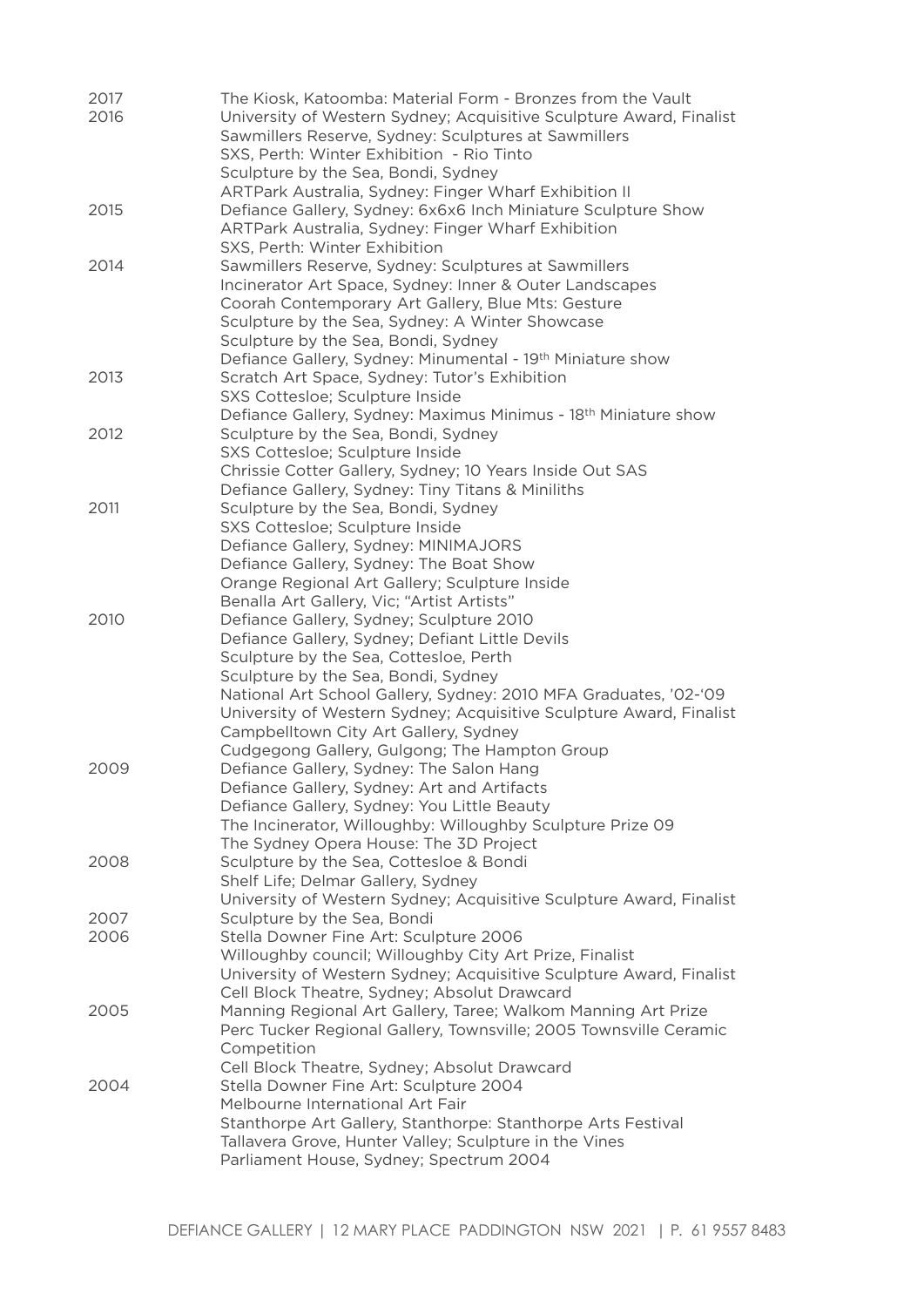|      | Royal Hall of Industries, Fox Studios; Sydney Affordable Art Show                                  |  |
|------|----------------------------------------------------------------------------------------------------|--|
|      | Willoughby council; Willoughby City Art Prize, Finalist                                            |  |
|      | Stella Downer Fine Art; Sculpture on the Balcony                                                   |  |
|      | University of Western Sydney; Acquisitive Sculpture Award, Finalist                                |  |
| 2003 | Hunter Valley Vineyards; Sculpture in the Vines                                                    |  |
|      | Cell Block, Sydney; Beneath the Surface                                                            |  |
|      | Hawkesbury Creative Arts Centre, Winsor; Friends of the Hawkesbury<br>Art                          |  |
|      | Collection Inc Exhibition                                                                          |  |
| 2002 | Stella Downer Fine Art: 3 Dimensions of Sculpture: - Hague, Haley, Hali                            |  |
|      | (Sculpture 2002)                                                                                   |  |
|      | Orange Regional Art Gallery; Clara Hali & Elisabeth Cummings                                       |  |
|      | Cell Block, Sydney; Soundings                                                                      |  |
|      | Cube Contemporary Art, Adelaide; Master Class                                                      |  |
| 2001 | Campbelltown City Art Gallery, Sydney; Sculpture 2001                                              |  |
|      | Manning Regional Art Gallery, Taree; Walkom Manning Art Prize                                      |  |
|      | Hazelhurst Regional Gallery, Sydney; The Studio Tradition                                          |  |
|      | Bathurst Regional Art Gallery; Art for Christmas                                                   |  |
|      | Defiance Gallery, Sydney; Sculpture 2001                                                           |  |
|      | Beowulf Gallery, Sydney; "You can keep your hat on"                                                |  |
|      | Talisman Gallery, Hartley; Ironfest 2001                                                           |  |
|      | Lilianfels, Katoomba; Feature Artist 'Clara Hali'                                                  |  |
|      | Hunters Hill Art Prize, Sydney                                                                     |  |
|      | Sceggs; Festival on Forbes                                                                         |  |
| 2000 | Oceanic Arts Australia, Sydney; Tribal Echo                                                        |  |
|      | Campbelltown City Art Gallery, Sydney; Tribal Echo                                                 |  |
|      | Cell Block, Sydney; Half Metre Square                                                              |  |
|      | Sir Hermann Black Gallery; Tribal Masterpieces                                                     |  |
|      | Defiance / king st Galleries; The Importance of Being Small                                        |  |
|      | Quota International, Wagga Wagga; Art Competition                                                  |  |
| 1999 | Bathurst Regional Art Gallery; Christmas Exhibition                                                |  |
|      | Orange Regional Gallery; Tribal Masterpieces<br>Bathurst Regional Art Gallery; Tribal Masterpieces |  |
|      | Dubbo Regional Art Gallery; Tribal Masterpieces                                                    |  |
|      | Defiance Gallery, Sydney; Drawn By Sculptors                                                       |  |
|      | James Harvey Gallery, Sydney; The Nude                                                             |  |
|      | Defiance / King St Galleries: Still Life                                                           |  |
|      | Defiance Gallery, Sydney; Big Thoughts Small Works                                                 |  |
|      | Sir Hermann Black Gallery, Sydney; On the Tiles                                                    |  |
|      | James Harvey Gallery, Sydney; Animalistic                                                          |  |
| 1998 | S.H.Ervin Gallery: Salon des Refusee                                                               |  |
|      | Sir Hermann Black Gallery, Sydney; Outside / Inside                                                |  |
|      | Cell Block, Sydney; Pas D'Accrochage En Publique                                                   |  |
|      | Defiance Gallery, Sydney; Figure in the Landscape                                                  |  |
|      | Bathurst Regional Art Gallery; Bathurst Art Purchase                                               |  |
|      | Defiance Gallery, Sydney; The Defiant 6"                                                           |  |
|      | Defiance Gallery, Sydney; Inaugural Group Exhibition                                               |  |
|      | Wollombi Forge Gallery; Clara Hali and Mitsuo Shoji                                                |  |
| 1997 | Casula Powerhouse Regional Art Gallery, Sydney; Tribal Masterpieces                                |  |
|      | Defiance Gallery, Sydney; It's a Box II                                                            |  |
|      | James Harvey Gallery, Sydney; Indiaphile - (International Arts Festival)                           |  |
|      | Defiance Gallery, Sydney; The Biggest Little Show in Town                                          |  |
|      | James Harvey Gallery, Sydney; Provenance The Artist                                                |  |
|      | Cell Block, Sydney; 30 x 30                                                                        |  |
| 1996 | Defiance Gallery, Sydney; A Box by Any Other Name                                                  |  |
|      | Defiance Gallery, Sydney; The Miniature Exhibition                                                 |  |
|      | Waverley Woollahra Art Prize, Sydney                                                               |  |
|      | Campbelltown City Art Gallery, Sydney; Fishers Ghost Art Prize                                     |  |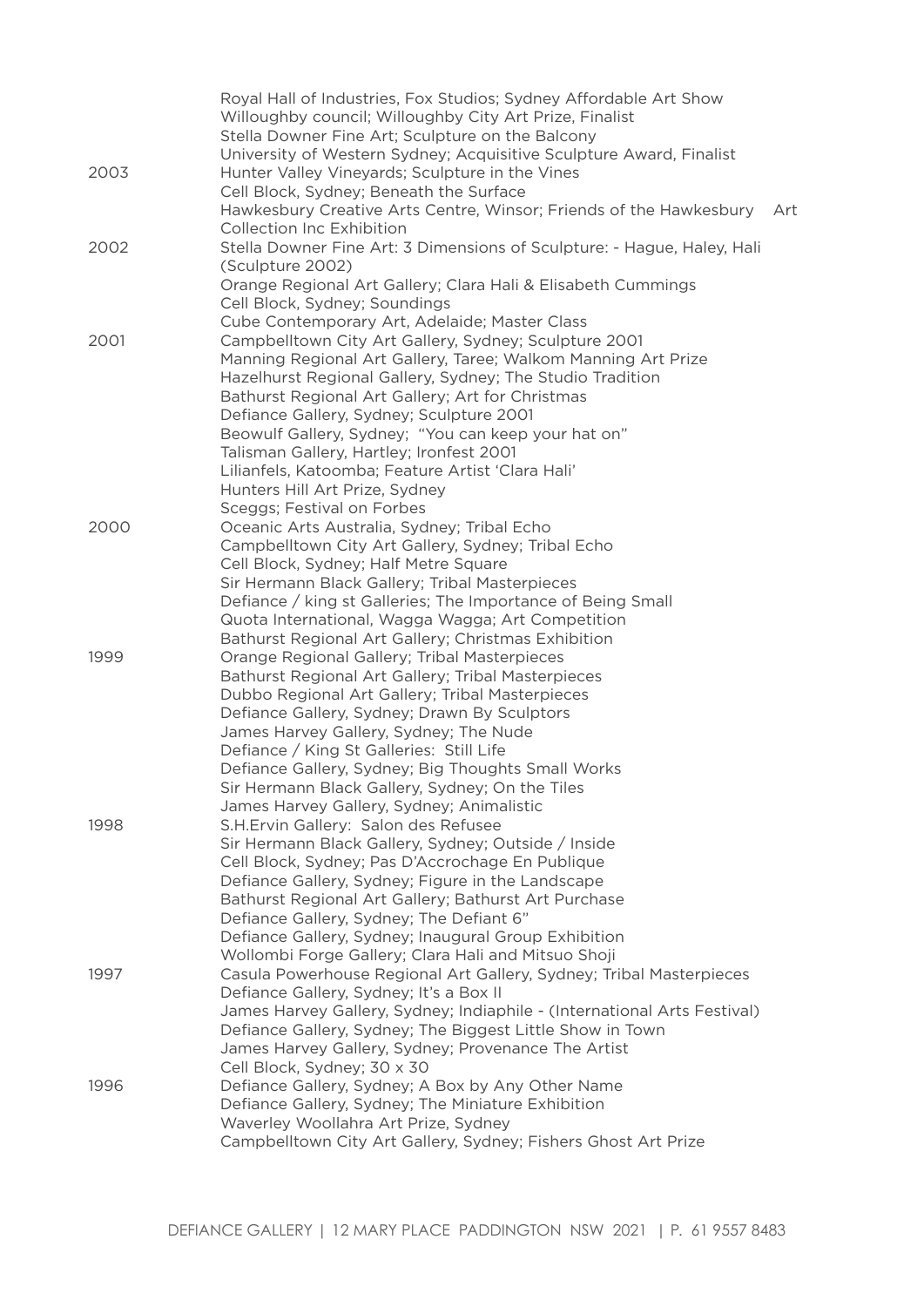| 1995 | Art Gallery NSW, Sydney; Wynne Prize                                                                                           |
|------|--------------------------------------------------------------------------------------------------------------------------------|
|      | Olsen Carr Gallery, Sydney; Group Show                                                                                         |
|      | Fringe Gallery, Sydney; Inaugural Exhibition                                                                                   |
|      | Bundaberg Arts Festival, Bundaberg                                                                                             |
|      | Campbelltown City Art Gallery, Sydney; Fishers Ghost Art Prize                                                                 |
|      | Waverley Woollahra Art Prize, Sydney                                                                                           |
|      | Hunters Hill Art Prize, Sydney                                                                                                 |
| 1994 | Macquarie University, Sydney; Outdoor Sculpture Park                                                                           |
|      | Mary Place Gallery, Sydney; On and Off the Wall                                                                                |
|      | Royal Botanical Gardens, Sydney; Spring Festival                                                                               |
|      | MCA Park, Circular Quay, Sydney; Part II                                                                                       |
|      | Bundaberg Arts Festival, Bundaberg                                                                                             |
|      | Araluen Art Centre, Alice Springs; Alice Art Prize Exhibition,                                                                 |
|      | Campbelltown City Art Gallery, Sydney; Fisher's Ghost Art Award                                                                |
|      | Gould Street Gallery, Sydney; Winter in Colour                                                                                 |
| 1993 | Cell Block, Sydney; Figures in Landscape                                                                                       |
|      | Araluen Art Centre, Alice Springs; Alice Art Prize Exhibition,<br>Diamond Valley Art Award Exhibition, Greensborough, Victoria |
| 1992 | Stanthorpe Art Gallery, QLD; Stanthorpe Heritage Arts Festival                                                                 |
|      | Gomboc Gallery, Perth; Open Sculpture Exhibition                                                                               |
|      | Bundaberg Arts Festival, Bundaberg                                                                                             |
|      | Logan Art Award Exhibition, Kingston, Brisbane                                                                                 |
|      | Taylor Street Gallery, Sydney; Contact: Graduates of the National Art                                                          |
|      | School                                                                                                                         |
|      | Far North Queensland Regional Gallery, Cairns; 46th Annual Art Exhibition                                                      |
| 1991 | Tamworth City Gallery, Tamworth; A Figurative Focus                                                                            |
|      | Cell Block, Sydney; The Women's Show                                                                                           |
|      | Araluen Art Centre, Alice Springs; Alice Art Prize Exhibition,                                                                 |
|      | Diamond Valley Art Award Exhibition, Greensborough, Victoria                                                                   |
|      | Liverpool TAFE, Sydney; Technically Speaking                                                                                   |
|      | Sixth Annual Sculptor's Award Show, Gold Coast                                                                                 |
| 1990 | Syme Dodson Gallery, Sydney; Gallery Artists                                                                                   |
|      | Araluen Art Centre, Alice Springs; Alice Art Prize Exhibition,                                                                 |
| 1988 | Maitland City Art Gallery, Maitland; Sculpture Now                                                                             |
|      | Syme Dobson Gallery, Sydney; Opening Show                                                                                      |
| 1986 | Roar Studios, Melbourne; Living Sydney-Sydney Living                                                                           |
| 1985 | National Art School Graduate Exhibition, Cell Block, Sydney                                                                    |
| 1984 | Upcake Art Gallery, Fairfield; Two person Show                                                                                 |
|      | National Art School Graduate Exhibition, Cell Block, Sydney                                                                    |
| 1979 | Downs Gallery, Toowoomba; Four in One                                                                                          |

## **Awards and Commendations**

| 2014 | The Borton Sculpture Prize, Defiance Gallery, Sydney                  |
|------|-----------------------------------------------------------------------|
| 2007 | Distinguished Invited Artist Award; National Australia Bank (SxS)     |
|      | NSW Regional Artist Subsidy (NSW Visual Arts & Crafts Strategy) (SxS) |
| 2006 | Highly Commended, UWS; Acquisitive Sculpture Award,                   |
| 2005 | 3D Award, Walkom Manning Art Prize                                    |
| 2002 | Research scholarship, National Art School                             |
| 2001 | 2nd Prize, Walkom Manning Art Prize                                   |
| 2000 | 2nd Prize, Quota International, Wagga Wagga                           |
| 1998 | Staff Travelling Scholarship, National Art School                     |
| 1995 | Research Grant, University of Western Sydney, Macarthur               |
| 1995 | 1st Prize Traditional Sculpture, Waverley Woollahra Art Prize         |
|      | Highly Commended, Waverley Woollahra Art Prize                        |
| 1995 | Highly Commended, Hunter's Hill Art Prize                             |
|      |                                                                       |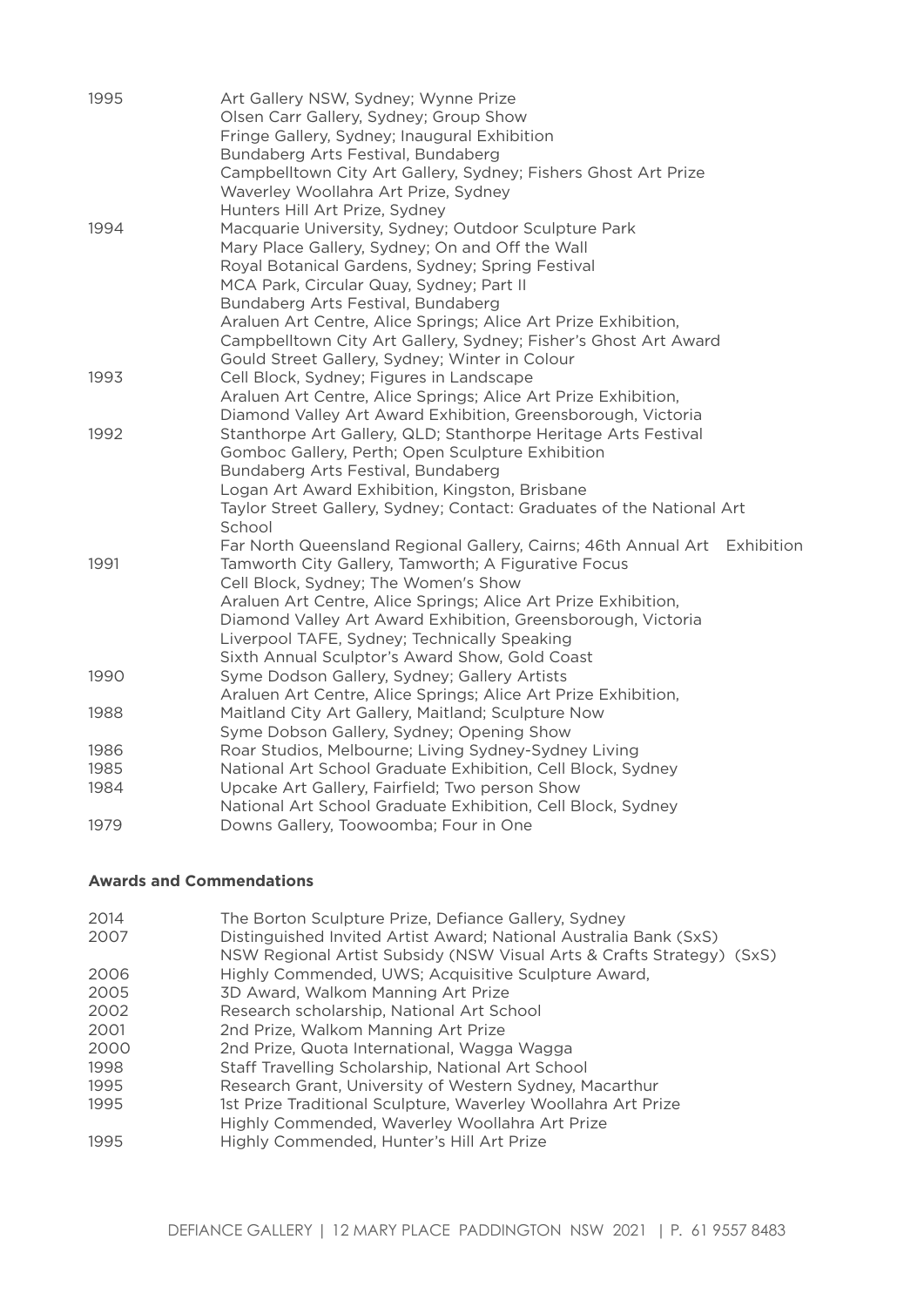## **Commissions**

- PLC Sydney, Croydon, Sydney (1998, 2005)
- Brambles Australia Limited, Sydney
- Human Rights & Equal Opportunity Commission Award for the women of "Iron and Steel"

#### **Collections**

- Mitchell Art Collection, USA<br>• Cottoslee City Council Borth
- Cottesloe City Council, Perth<br>• Maggiussie University Sydney
- Macquarie University, Sydney
- Sir Hermann Black Gallery, University of Sydney
- Compaq Computers, Sydney
- Brambles Australia Limited, Sydney
- PLC Sydney, Croydon, Sydney
- Private collections in Australia and Internationally (Holland, Italy, New Zealand, Switzerland, USA)

#### **Assiciated Experience**

| 1997 - 1999      | Curated the exhibition "Tribal Masterpieces" which toured many |
|------------------|----------------------------------------------------------------|
|                  | Regional Art Galleries of NSW                                  |
| 2007             | Sculpture by the Sea, Cottesloe; Judge                         |
| 2010, 2015, 2018 | Sculpture by the Sea, Bondi; Judge                             |
| 2012, 2018       | Sculpture by the Sea, Bondi; Curatorial Panel                  |
| 2014             | UWS Acquisitive Sculpture Award; Judge                         |
| 2014             | Sculpture at Scenic World: Judge                               |
|                  |                                                                |

### **Professional Experience**

| $1988$ – present<br>1984 - present<br>2007-8 | National Art School, (ESTC) Sydney; Lecturer in Sculpture<br>Odyssey House, Sydney; Art Teacher<br>National Art School, Lecturer in Ceramics<br>Wollongong TAFE; Guest Lecturer |
|----------------------------------------------|---------------------------------------------------------------------------------------------------------------------------------------------------------------------------------|
| 2005                                         | National Art School; Lecturer - Summer School                                                                                                                                   |
| 2002                                         | National Art School; Lecturer - HSC Extension<br>Wollongong TAFE; Guest Lecturer                                                                                                |
| 2001                                         | National Art School; Lecturer - Summer School<br>National Art School; Lecturer - HSC Extension                                                                                  |
| 2000                                         | National Art School; Guest Lecturer                                                                                                                                             |
| 1999                                         | Bathurst Regional Art Gallery; Guest Lecturer                                                                                                                                   |
| 1997                                         | University of NSW; Lecturer in Sculpture<br>St George TAFE; Teacher in Sculpture<br>Werrington TAFE; Teacher in Sculpture                                                       |
| 1995                                         | National Art School, ESTC; Teacher in Drawing<br>Meadowbank TAFE; Guest Lecturer                                                                                                |
| 1994 - 1995<br>1994<br>1993                  | Meadowbank TAFE; Teacher in Sculpture<br>Wollongong TAFE; Guest Lecturer<br>National Art School, ESTC; Guest Lecturer<br>Campbelltown City Art Gallery; Guest Lecturer          |
| 1990 - 1993<br>1988-1989<br>1987 - 1988      | Liverpool TAFE; Teacher in Sculpture<br>Hamilton TAFE; Teacher in Sculpture<br>Long Bay Corrective Services; Art Teache                                                         |